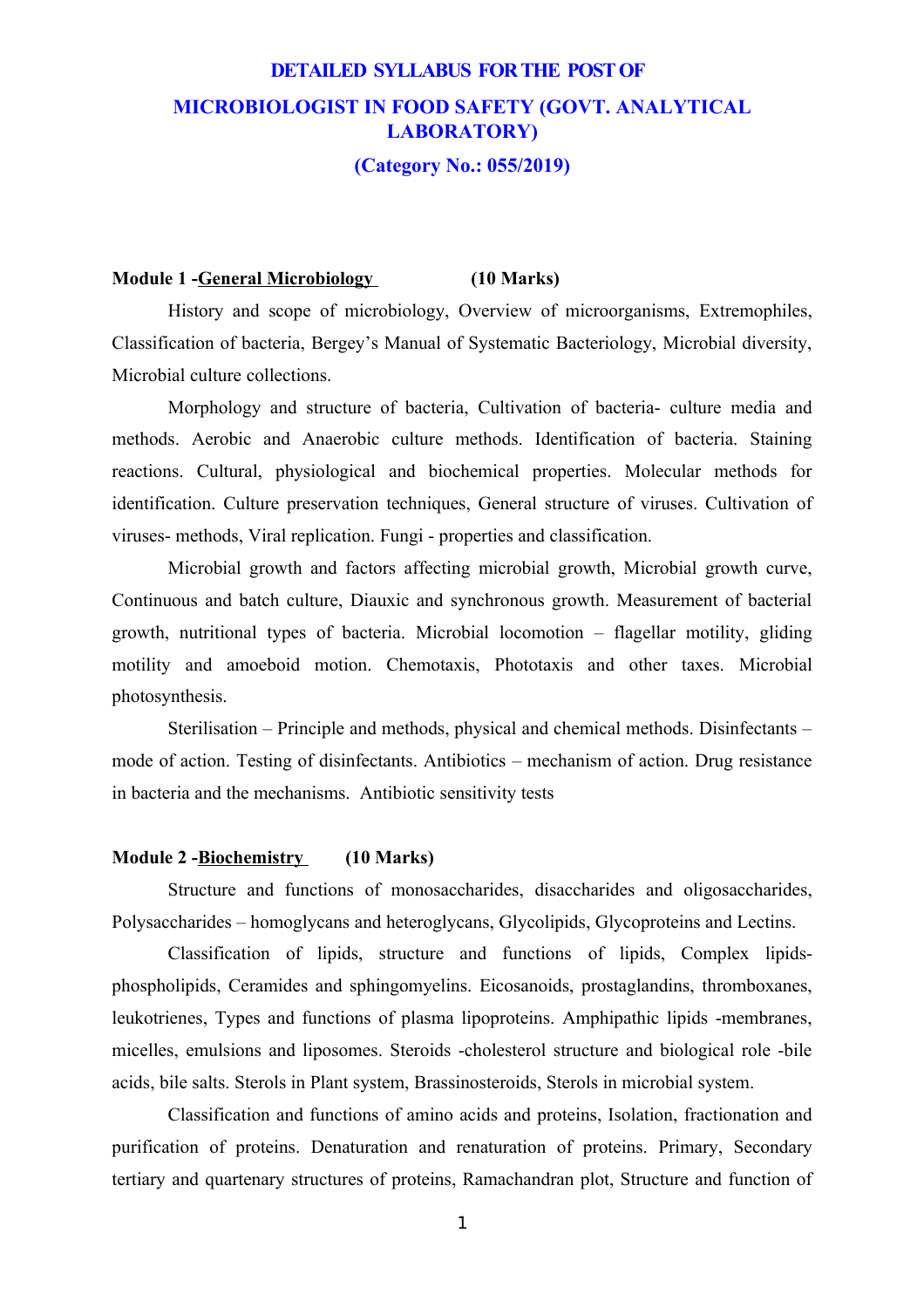Collagen and Hemoglobin, Enzymes- Different classes and functions. Enzyme structure, Classification of enzymes, mechanism of enzyme action, Enzyme kinetics, Estimation of enzyme activity, enzyme assays. specific activity, Allosteric enzyme, Enzyme Inhibition and Types of Inhibition

Structure of DNA, types of DNA, Higher order organization of DNA. isolation and purification of DNA, Cot value curve, Reassociation kinetics, Structure and types of RNA, Structure and function of mRNA, tRNA and rRNA, Si RNA and micro RNA, DNA sequencing methods, next generation sequencing technologies.

Types, structure and biochemical functions of Vitamins, deficiency diseases and daily requirements, Hormones - types, structure and biological role, Disorders. Mechanism of action of peptide and steroid hormones.

### **Module 3 -Molecular Biology (Total – 10 Marks**

DNA replication, Okazaki fragments, DNA polymerases of eukaryotes and prokaryotes, Primosome, SSB, Helicase, Ligase, repetitive DNA sequences, DNA protein interaction, DNA Linking number and topoisomerase, Inhibition of replication.

 Transcription, RNA polymerases of prokaryotes and eukaryotes, sigma factor, Rho dependant and Rho independent termination. Enhancers, Transcription factors, Differences in transcription between prokaryotes and Eukaryotes, post transcriptional modifications-Polyadenylation, capping, r-RNA processing, Splicing-Spliceosome, Rihozyme, inhibitors of Transcription. Gene regulation in prokaryotes, Transcriptional regulation in prokaryotes; Inducible and repressible system, Operon concept, structure of Lac, Trp, Arc operon, Catabolic repression, Attenuation. Role of Hormones in gene regulation.

Translation, genetic code, ribosomes in eukaryotes and prokaryotes, aminoacyl t-RNA synthetases, initiation complex, peptidyl transferase, releasing factors, prokaryotic and eukaryotic translation, inhibition of translation. Post translation modifications, Protein targeting.

Recombinant DNA Technology, enzymes used in genetic engineering, TA cloning, and homopolymer tailing, prokaryotic vectors, Construction of genomic libraries and cDNA libraries, recombinant selection and library screening, PCR and types of PCR, synthesis of DNA. Plant genetic transformation methods, Use of transgenic Technology for improving quality, quantity and storage life of fruits and vegetables. Engineering metabolic pathways, Animal cell culture and methods used, Animal cloning, Ethics of cloning.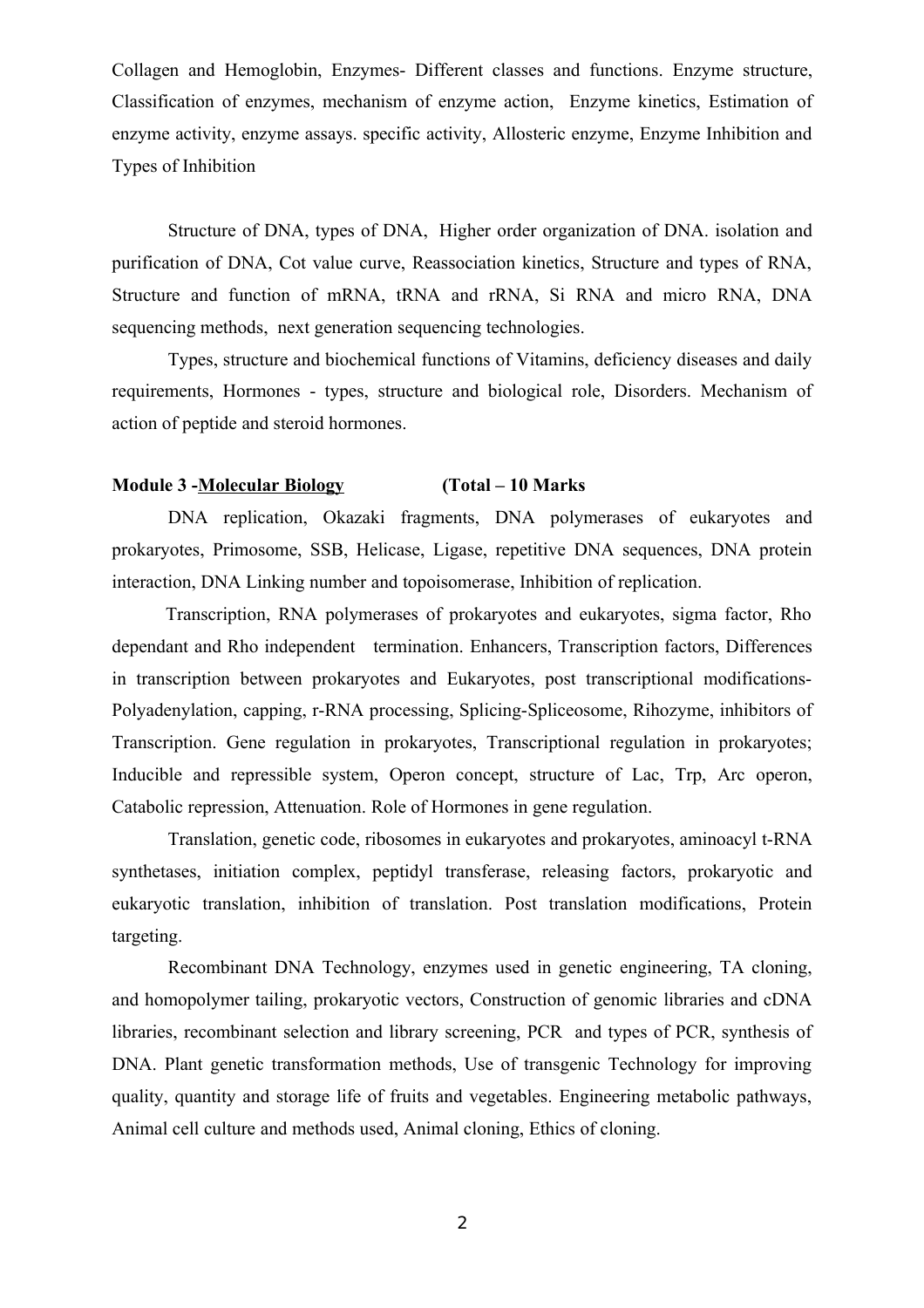### **Module 4 -Immunology (10 Marks)**

Infection- types of infection, Immunity- types of immunity. Organs and cells with immune functions, Phagocytosis, innate and adaptive immunity - mechanisms, PAMPs and PRR

Antigens, Epitopes, Antigenicity and Immunogenicity, Antibodies and paratopes, Immunoglobulin – structure, classes and functions. Antigen-antibody reactions, Agglutination, Precipitation, Immunoflourescence, Complement fixation, Radioimmuno assay, ELISA, Western blotting

Humoral and cell mediated immune response, T cell receptor and B cell receptor, MHC, Antibody production, Primary and secondary immune response, Clonal selection theory, Monoclonal antibodies – production and application, Antibody engineering. Complement system, Complement activation, Biological effects of complements, Antigen processing and presentation, Cytokines. Human microbiome and immunity

Immunology of organ and tissue transplantation, Immunology of malignancy, Tumor antigens, Immunotherapy of cancer, Immunohematology, ABO and Rh blood group system, Immunology of blood transfusion, Hemolytic disease of new born

# **Module 5 - Food Microbiology (10 Marks)**

Microorganisms associated with food, Factors influencing microbial growth in food, Intrinsic and extrinsic factors, implicit and processing factors, Probiotics, Prebiotics, Synbiotics, Cobiotics, Health benefit and mechanism of action of probiotics, SCP, Edible mushrooms, Microbial spoilage of food, Food preservation - physical and chemical methods of preservation, natural food preservation

Hurdle effect, HACCP, Lactic acid bacteria, Homo and hetero fermentative lactic acid bacteria, Microbiology of cultured dairy products, Yogurt manufacture, cultured butter milk, Sour cream, Kefir and microbiology of kefir grains, cheese, structural model of casein micelle, role of chymosin, steps in cheese making with role of microorganisms, types of cheese and cheese ripening.

Microorganisms in the preparation of traditional fermented food, vegetable fermentation, Microbial succession during production of fermented vegetables, Manufacture of sauerkraut, kimchi, cucumber fermentation, Soy sauce production, Temph fermentation. Microbial Enzymes in Food Industry

Food borne infections and intoxications, Mycotic poisoning and mycotoxins, Prevention of food borne outbreaks, Laboratory testing of food borne outbreaks. Lab methods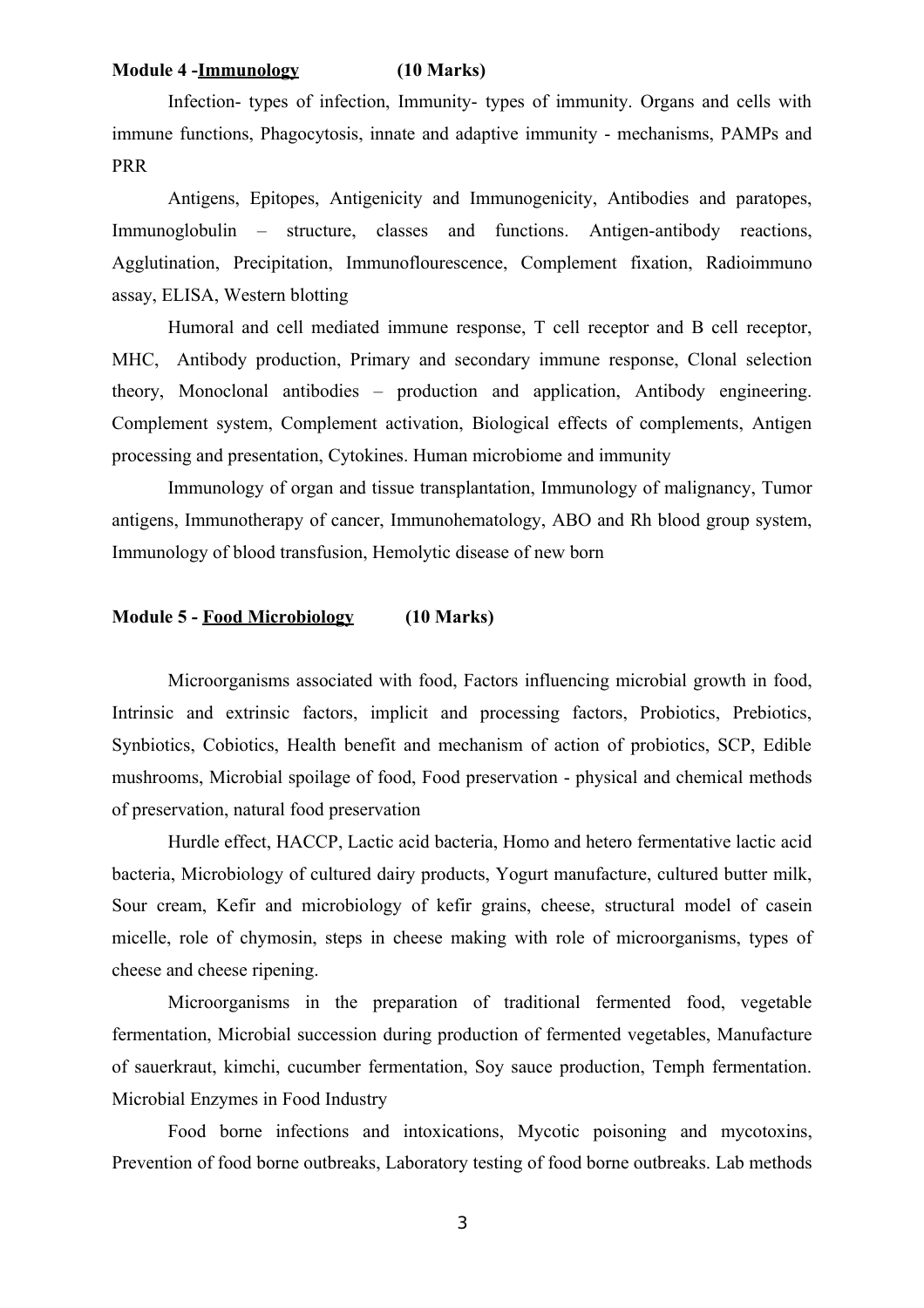for the analysis of microbiological quality of milk and food. Methods for the detection of aflatoxin

# **Module 6 -Industrial Microbiology (Total – 10 Marks)**

Fermentation, Industrial fermentations. Types of fermentation: Batch, fed batch, continuous, dual and multiple, submerged and solid substrate fermentation. Isolation and screening of industrially useful microorganisms, Primary and secondary screening, Strain improvement- methods used, Inoculum development

Fermenter parts, design and construction. Antifoam agents and devices. Bioreactors used for solid state fermentation Sterilization of media and fermenters Downstream processing-methods used, cell harvesting techniques, Solid –liquid separation, Cell disruption techniques, Purification of microbial products- methods used

Microbial processes for the production of alcoholic beverages - ethanol, beer, wine, distilled liquors, processes for the production of acetone, butanol, citric acid, acetic acid, lactic acid and baker's yeast

Microbial processes for the production of penicillin and alkaloids. Microbial production of vitamins and amino acids. Microbial transformation of steroids. Microbes in mineral leaching and metal concentration, Microbial enhanced oil recovery, Microbial enzyme technology industrially useful microbial enzymes. Immobilization of enzymes and cells- methods used

## **Module 7 - Medical Microbiology Total – 10 Marks**

Properties, Pathogenicity and laboratory identification of bacteria - *Staphylococci, Streptococci, Pneumococcus, Neisseria, Corynebacterium, Bacillus, Clostridium, E.coli, Proteus, Klebsiella, Shigella*, *Salmonella, Vibrio, Mycobacterium* and *Treponema*

Properties, Pathogenicity and laboratory identification of -*Pseudomonas, Haemophilus Brucella*, *Bordetella, Yersinia, Helicobacter, Leptospira* and Actinomycetes

Properties, pathogenesis and laboratory diagnosis of diseases caused by important human viruses - V-Z virus, Polio, Rabies, Influenza, Hepatitis , HIV, Dengue and SARS-CoV-2.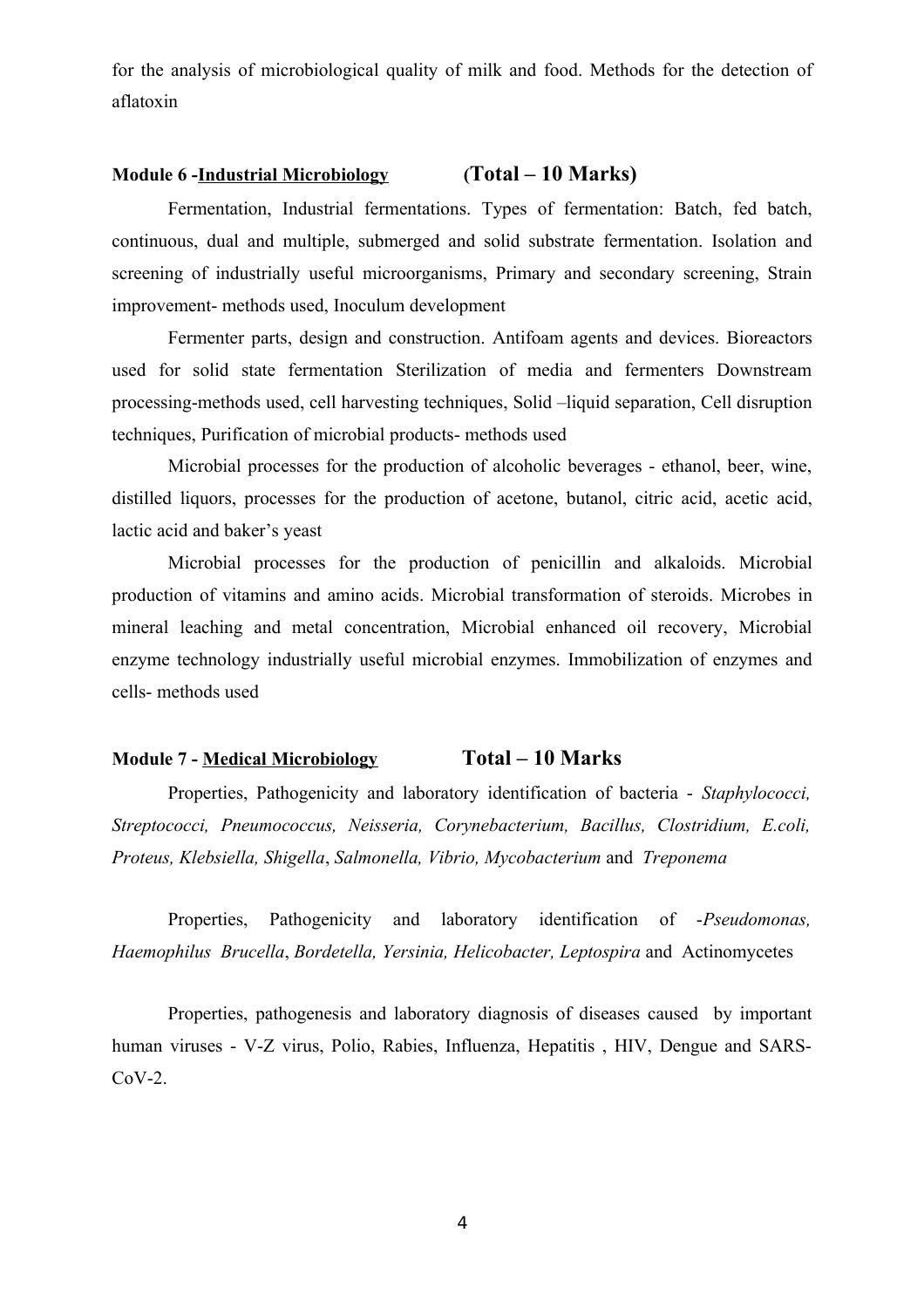Mycoses, pathogenesis and laboratory diagnosis of superficial, cutaneous, subcutaneous and systemic fungal infections. Opportunistic fungal infections. Life cycle and pathogenesis of protozoan diseases- Amoebiasis, Malaria and Leishmaniasis

# **Module 8- Dairy Microbiology (10 Marks)**

Milk – composition and classes of milk, Factors influencing microbial growth in milk, antibacterial properties and system of milk. Defects and spoilage of milk

Preservation of milk and milk products –methods used and principle involved, Asepsis, removal of microorganisms, anaerobic conditions, high and low temperature, drying, irradiation, chemical and bio preservatives and food additives

Market milk and milk products, condensed and dry milk products, frozen desserts, Fermented Dairy Products, Starter cultures used, Products -cream, Cheese, yogurt, butter and indigenous dairy products of India – probiotic dairy products

Milk-borne diseases and pathogens transmitted through milk and milk products. Quality analysis of milk- SPC, MBRT, alkaline phosphatase test, Resazurin test, clot on boiling test, titratable acidity, butter fat content test - FSSAI standards of milk

# **Module 9 -Fermentation technology (10 Marks)**

Microbial growth and growth kinetics- Batch culture, specific growth rate, substrate saturation constant, yield coefficient, Monod kinetics, substrate affinity, Continuous culture, Dilution rate, Washing out, Fed batch culture maintenance coefficient, Product yield, growth depended products non growth linked products. industrial sterilization, Direct, indirect methods, Death Kinetics

Bioreactor Parts - function of each part, probes, values, agitators aerators, baffles, Reactor performance, oxygen transfer in reactor system , Resistances against oxygen transfer, KLa, methods to estimate KLa. Heat transfer in Bioreactor systems. Overall heat transfer coefficient. Heat exchangers, Instrumentation of bioreactor online and offline control. pH probe, temperature probe, DO probe, Tacchometer, Load cells Control of Bioreactor, Types of control, Feed forward control, cascade control, adaptive control, complex control systems, PID control systems. Computer application on the control of Bioreactor

Isolation and purification of enzymes, Characterization of enzymes, Application of enzymes in bioprocess-application of lactase in diary industry, use of proteases in food, leather and detergent industry. Diagnostic and therapeutic enzymes